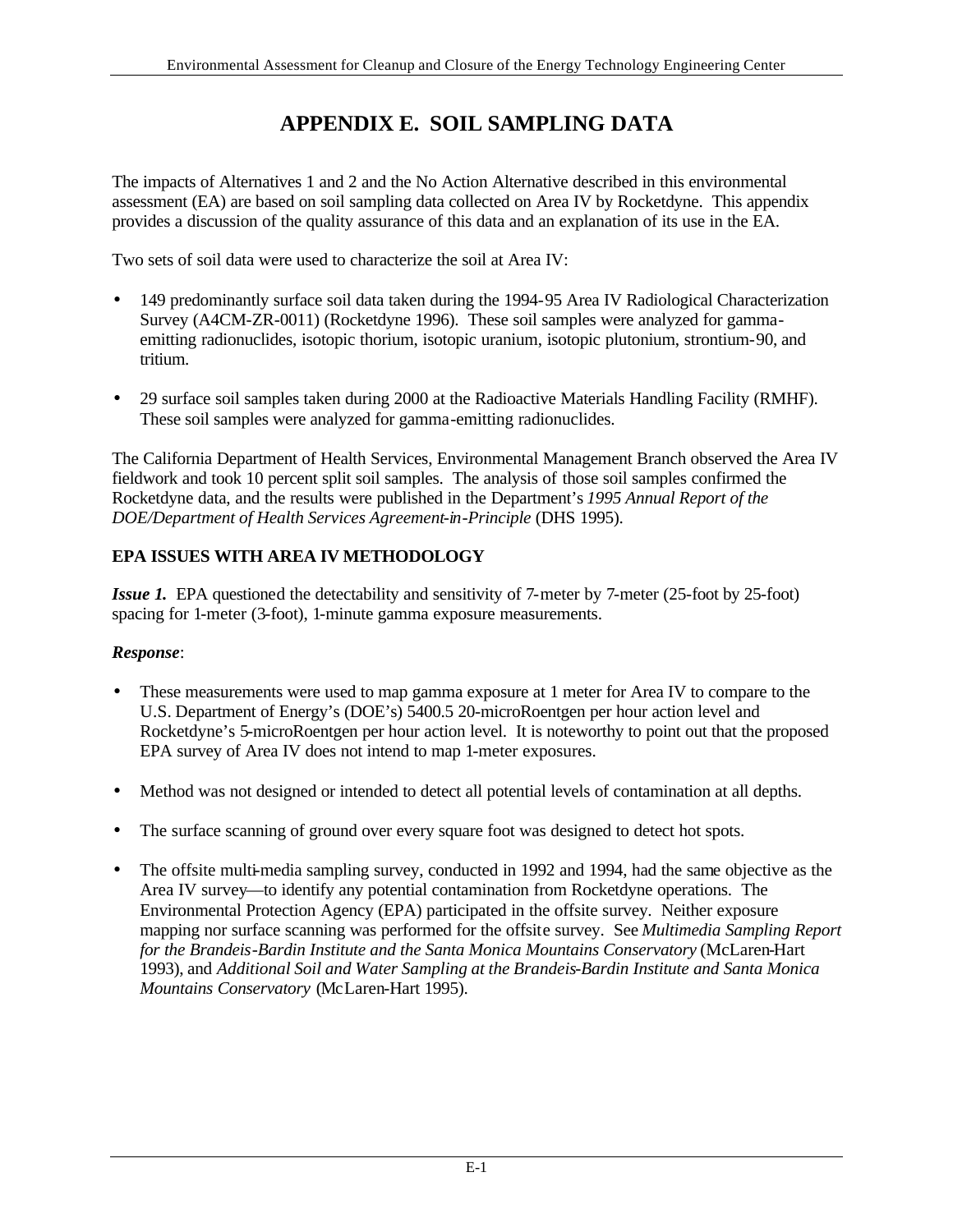*Issue 2***.** EPA questioned the correlation of the counts per minute from Sodium Iodide detectors, used in the field, with the microRoentgen per hour of a pressurized ionization chamber at a fixed location.

## *Response*:

- Correlation measured thrice daily and applied to daily field measurements.
- Later measurements with Department of Health Services Radiologic Health Branch at different locations at Santa Susana Field Laboratory (SSFL), verified that correlation varied by no more than ±5 percent, which was less than the daily variability at a fixed location.
- When tested against radioactive waste at RMHF, Sodium Iodide detectors over-respond (conservatively) compared to pressurized ionization chambers.

*Issue 3*. EPA recommended the use of an 8-centimeter by 8-centimeter (3-inch by 3-inch) Sodium Iodide probe instead of a 3-centimeter by 3-centimeter (1-inch by 1-inch) Sodium Iodide probe for the 1—meter (3-foot), 1-minute measurements and use of multiple detectors.

#### *Response*:

- The instruments used were adequate for the purpose of mapping the Area IV exposure levels. The 1-meter (3-foot) measurements are not designed to detect low levels of contamination. They are designed to measure radiation levels to which persons are exposed.
- These measurements were not designed, or intended, to detect all potential levels of contamination at all depths.
- Dual, redundant detectors were used for quality control.

*Issue 4***.** Surface scanning speed was too fast.

#### *Response*:

- Description of scan process in final report was misleading.
- Procedures required a side-to-side scan speed of approximately 1 foot per second across a 1.5-meter (5-foot) wide strip while standing stationary. One step forward, then repeat. Thus, the probe head is no more than 15 centimeters (6 inches) away from any point on the soil surface.
- Subsequent surface scanning, based on the same protocol, performed for the MARSSIM survey of the Hot Lab, has an actual scan sensitivity of 10.3 picocuries per gram of cesium-137, compared to a required scan sensitivity, derived concentration guideline (elevated measurement concentration), of 12.9 picocuries per gram.

*Issue 5***.** "Anomalies" such as higher exposures at the edge of a grid blocks were not investigated.

#### *Response*:

• All exposure plots provided in the Area IV Survey Report were gaussian, indicating that there were no "anomalies" or indicators of contamination.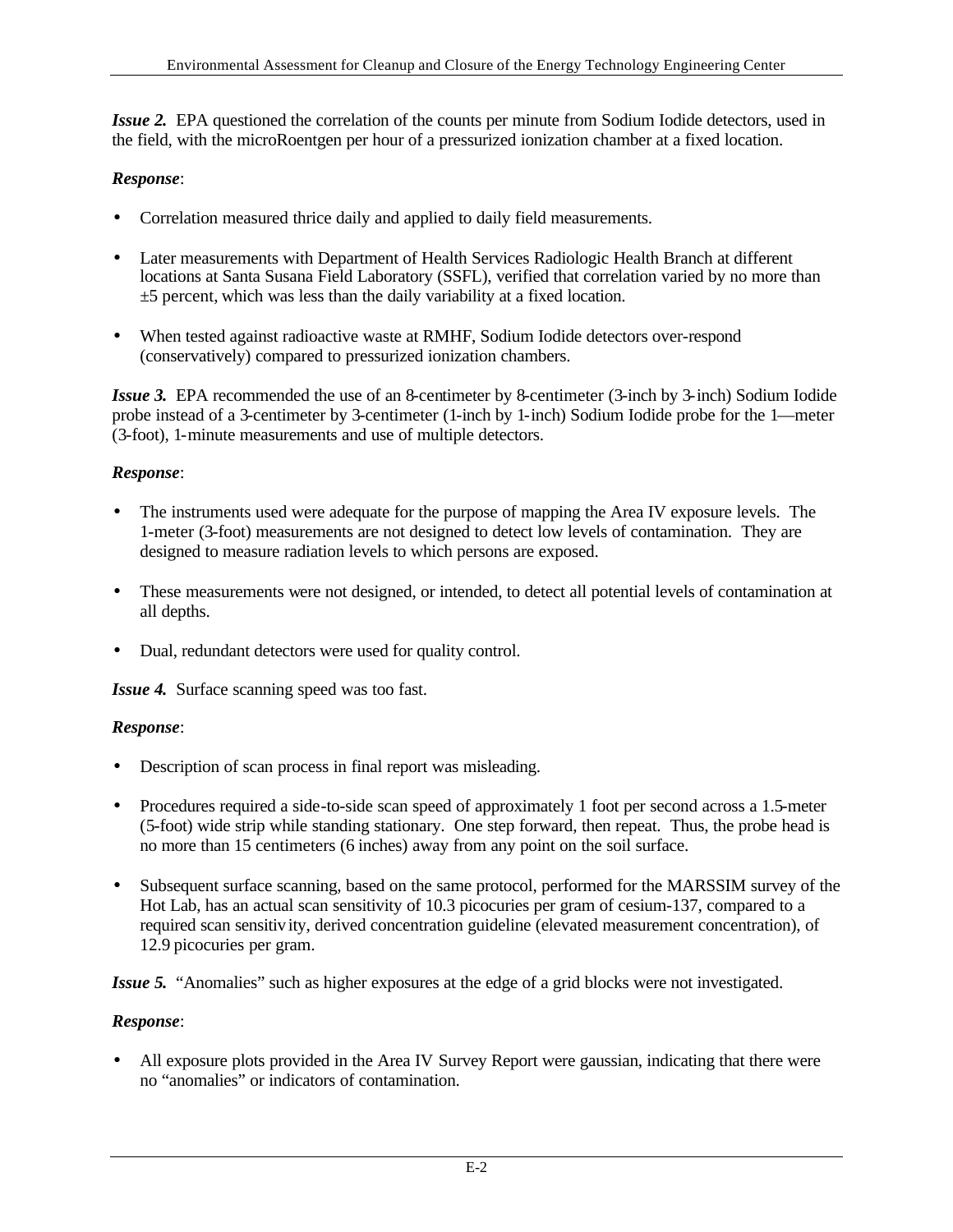*Issue 6***.** Criteria used to determine soil sample location (exceeding 5-microRoentgen/h) could have missed buried contamination.

#### *Response*:

- Only 12 soil sample locations were identified based on surface scan.
- Five other criteria were used to identify locations for 137 other soil samples.
- Scan sensitivity is less than MARSSIM derived concentration guideline (elevated measurement concentration) for cesium-137.
- All surface surveys (including EPA's) could be criticized as not guaranteeing detection of undefined subsurface contamination at undefined depth.

*Issue 7a***.** EPA asked what formal data validation of laboratory data was performed.

#### *Response*:

- The Area IV Sampling and Analysis Plan describes the data validation process for soil sample analysis and includes the following:
	- Field data-sheets were reviewed for completeness and clarity.
	- Laboratory analysis reports were reviewed for completeness and conformance to the lab request and to verify that sample serial numbers in each batch corresponded to serial numbers reported in of analysis reports.
	- Chain-of-custody forms were reviewed for continuity.
	- Analysis results were reviewed to ensure reported radionuclide concentrations were consistent with method detection limits.
	- Anomalous or questionable results were reported to the laboratory and re-analyses requested. This was done for only four samples.
	- All Quality Control sample results were analyzed to determine factors such as precision and accuracy for each isotope. These results are reported in the Quality Assurance section of the Area IV Survey Report.
		- Blind Field Duplicates. 5 percent of scheduled samples. 88 percent pass rate.
		- Laboratory Duplicates. 7 percent of scheduled samples. 93 percent pass rate.
		- Laboratory Control Samples. 9 percent of scheduled samples. 99 percent pass rate.
		- **Laboratory Blanks.** 9 percent of scheduled samples. 96 percent pass rate.
		- Rinsate Samples. 5 percent of scheduled samples. 97 percent pass rate.
		- **•** Department of Health Services Field Duplicates. 8 percent of scheduled samples. 69 percent pass rate.
	- Each data package received from the laboratory for every batch of soil samples (either 10 or 20 samples per batch) consisted of:
		- Case narrative (provided in the data appendix of the Area IV Survey Report)
		- Data summary (provided in the report appendix)
		- Chain-of-custodies
		- In addition, the laboratory prepared for each batch of samples:
		- Aliquot information
		- **•** Preparation log for Quality Control samples
		- Calibration data for liquid scintillation counter–copies of raw data sheets including calibration data for gamma spectrometer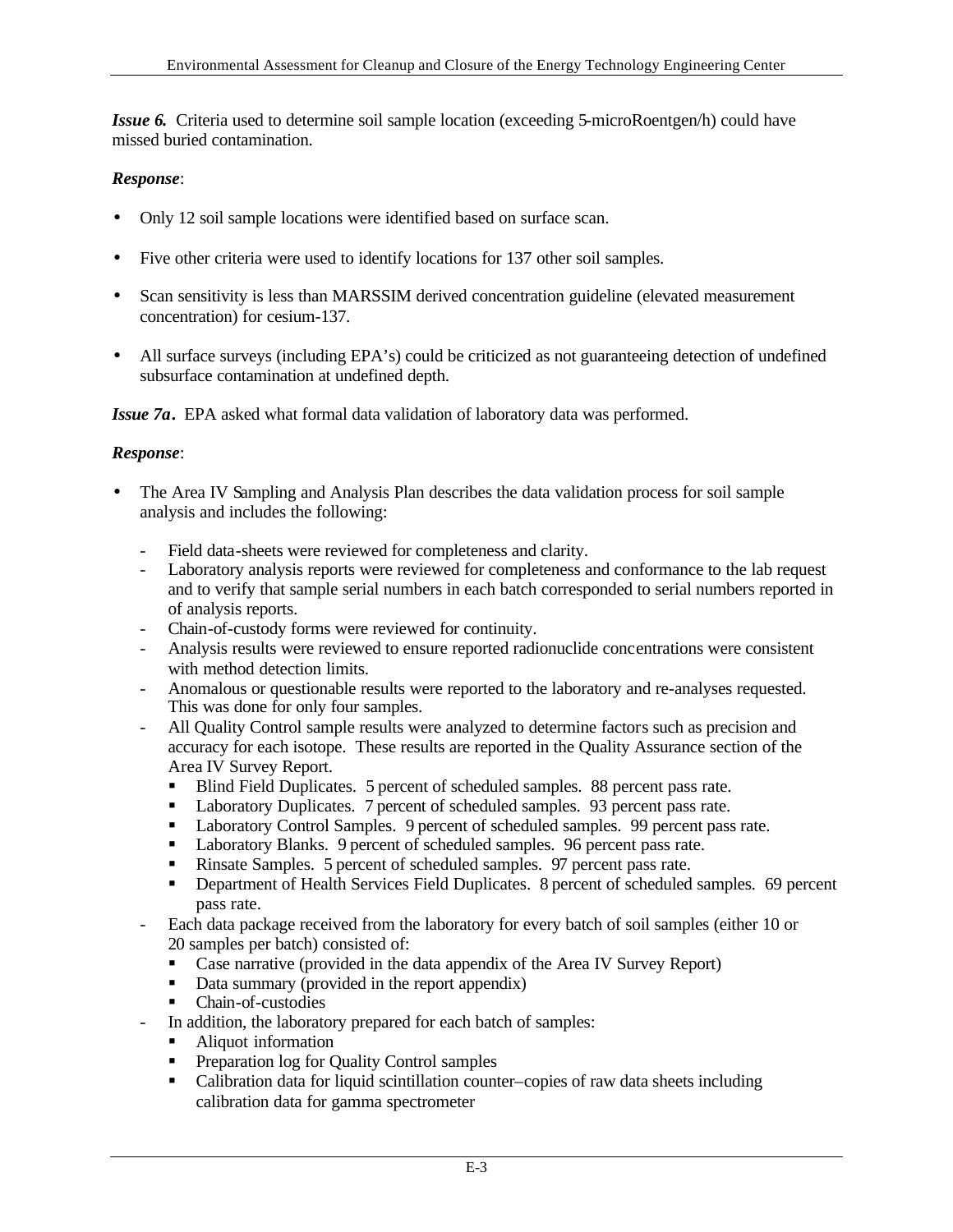In conclusion, the tabulation of Quality Control samples in Appendix G of the Area IV Survey Report is comprehensive and thorough.

*Issue 7b***.** Laboratory data in Volumes II, III, and IV of the Area IV Survey Report were hard to follow.

#### *Response*:

In hindsight, Rocketdyne concurs that a better job of segregating the laboratory data could have been done. The raw data were exhaustively tabulated, graphed, statistically analyzed, and interpreted in the main body of the report, for the very reason that the raw lab data would be impossible to assimilate for the casual reader. Perhaps because of this, less effort was devoted to indexing/annotating/titling the raw laboratory data in Volumes II to IV. The laboratory reports were actually ordered chronologically, because any other way would have been even more confusing. In situations where re-analysis was requested and/or voluntarily performed by the laboratory, both original and re-analysis results are given in the chronological order in which the results were received.

*Issue 7c***.** Little information was provided on the remediation activities in the rest of Area IV.

## *Response*:

- The decommissioning and decontamination and radiological surveys of nuclear facilities by Rocketdyne, the independent verification surveys by third parties and regulatory agencies, and the radiological release process have been documented in numerous reports. These activities are driven and controlled by regulation.
- The (as then) current status of facilities was documented extensively in the Area IV Radiological Characterization Plan when it was issued.
- *Issue 8***.** EPA questioned the consistency between 5 mic roRoentgen per hour and 15 millirem (mrem) per year.

## *Response*:

- The 5 microRoentgen per hour action level used and its translation into 44 mrem per year appears to be inconsistent with a cleanup standard of 15 mrem per year. This illustrates one of the problems with imposing cleanup goals that are very much lower than the variability of natural background.
- Instrument readings were not used exclusively to determine where we would take soil samples.
- Only 12 of 149 samples were taken because the 5 microRoentgen per hour level was exceeded.
- Use of a 1.7 microRoentgen per hour action level (equivalent to 15 mrem per year) would not be practical. Indeed use of 5 microRoentgen per hour is often problematic.
- Full range of exposure in Area IV was 6 to 21.4 microRoentgen per hour (mean =  $14.6 \pm$ 3.6 microRoentgen per hour).
- Thus, 5 microRoentgen per hour is less than the  $\pm 2$  sigma spread.
- There was no correlation between measured contamination in soil samples and exposure levels.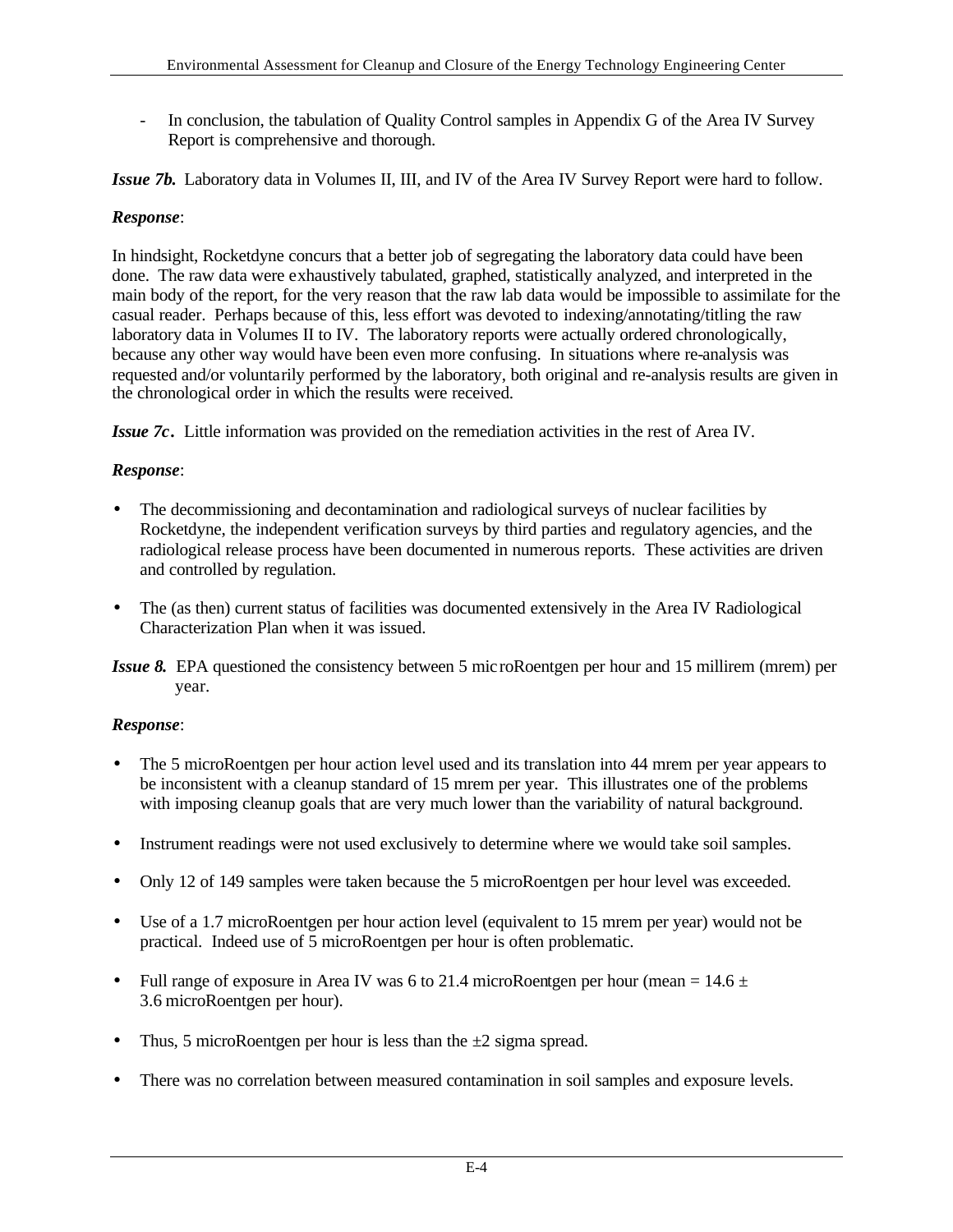• Exposure levels in Area IV are primarily a function of ground cover (grass, soil, concrete, asphalt), proximity to buildings, tree cover, and proximity to sandstone rock.

# **CRITICISM OF SAMPLING DENSITY (1 SAMPLE EVERY 2 ACRES) AS TOO SMALL**

*Response*: Determining the impacts of cleanup of the ETEC site to particular cleanup standards required estimates of the soil excavation needed in Area IV to meet the cleanup goal. Although all remediation sites have had extensive pre- and post-remedial soil sampling performed, those sites are not individually characteristic of the balance of Area IV. The soil data for a specific small area site (several acres) should not be considered characteristic of all 1.2 square kilometers (290 acres) of Area IV. The only comprehensive set of soil samples taken in the non-remediated portions of Area IV were the Area IV survey samples taken in 1994-95. Therefore, this soil sample distribution was used to characterize the balance of Area IV soil. A pre-remediation soil sample data set was available for the RMHF and therefore was used to estimate relative impacts of RMHF soil excavation.

The assumption that the Area IV data set is representative of the all soil (including subsurface soil) at Area IV is extremely conservative. Use of Area IV survey data does not result in a low estimate of the excavated soil volume for Alternative 2; indeed the estimate is a large fraction (15 percent) of all Area IV soil.

The 149 soil samples taken in the 1994-95 Area IV Radiological Characterization Survey are actually a small fraction of the total number of soil samples taken in Area IV. A total of 25 of 28 original radiological facilities have been remediated in Area IV. Soil samples have been taken at the majority of these facilities, both prior to remediation, during remediation and post-remediation as part of final status surveys. In addition to Rocketdyne, several other organizations have taken verification samples, including Oak Ridge Associated Universities, Oak Ridge Institute of Science and Education, Argonne National Laboratories, California Department of Health Services Radiological Health Branch, and the California Department of Health Services Environmental Management Branch. Table E-1 gives a summary of the more than 1,600 post remedial soil samples associated with final status surveys. Because of the "as low as reasonably achievable" (ALARA) process, all soil samples are considerably less than approved cleanup standards equivalent to Alternative 1 and most are within the distribution of local background.

In addition to these samples, additional samples have been taken subsequent to the Area IV survey during excavation of septic tanks and leachfields at Buildings 4005, 4006, 4009, 4011, 4100, 4143, 4353, 4373, and 4487. No contamination has been observed. Soil samples have also been taken associated with the metal debris field at the Old Conservation Yard and at the recent installation of shallow piezometer wells in Area IV. No contamination has been observed.

In two recent MARSSIM designed soil surveys at Area IV, Rocketdyne used sample densities of 35 to 40 samples per acre for Class 1 survey units. Sample densities were calculated using MARSSIM statistical protocols, based on a 15 millirem per year  $(\sim 3 \times 10^{-4})$  cleanup standard for cesium-137 of 9.2 picocuries per gram, measured a priori cesium distributions, and a and ß error factors of 0.05.

## **REFERENCES**

DHS (California Department of Health Services), 1995. *1995 Annual Report of the DOE/Department of Health Services Agreement-in-Principle,* prepared by the Environmental Management Branch, September 30, 1995.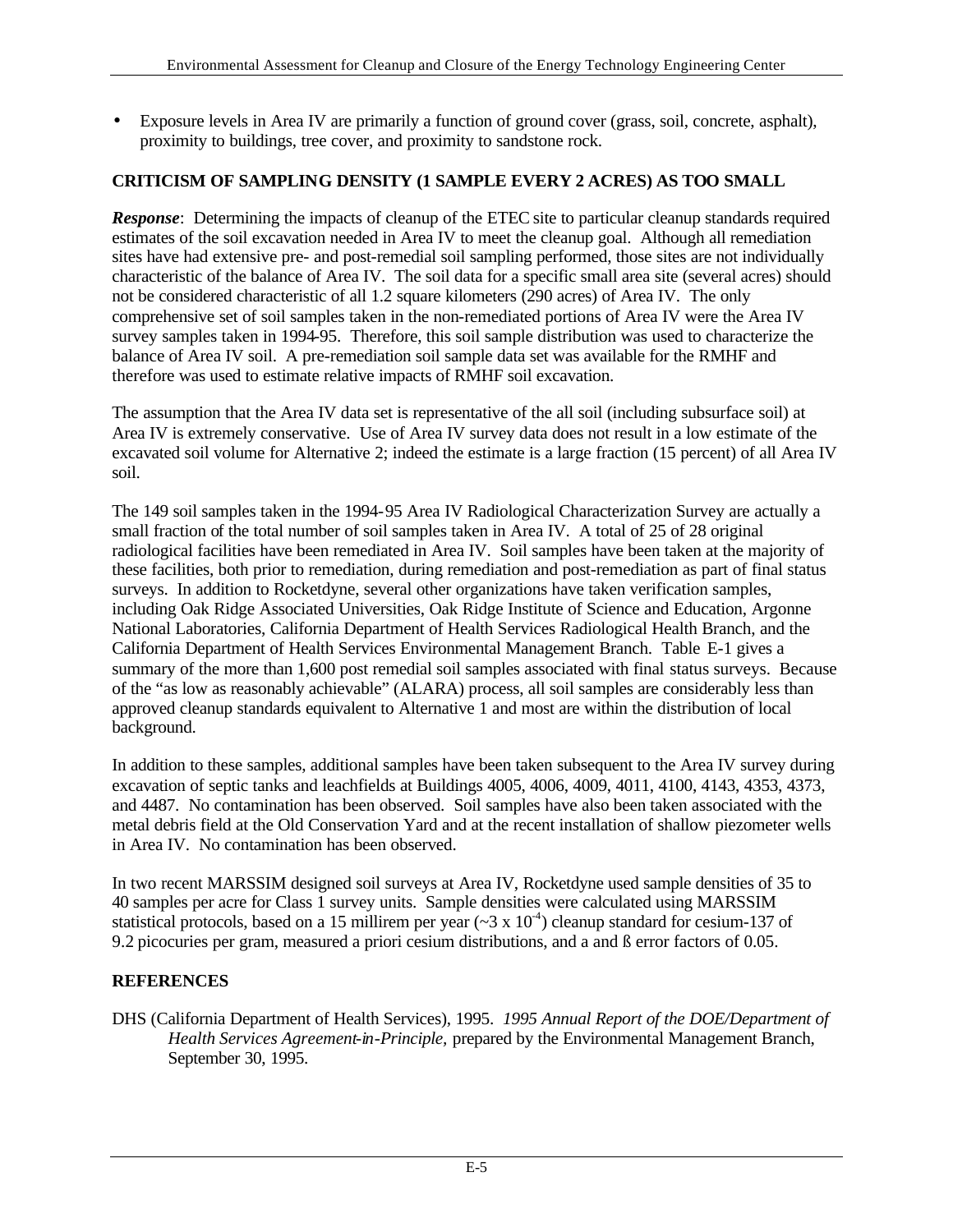- McLaren-Hart, 1995. *Additional Soil and Water Sampling at the Brandeis-Bardin Institute and Santa Monica Mountains Conservatory*, McLaren-Hart, January 19, 1995.
- McLaren-Hart, 1993. *Multimedia Sampling Report for the Brandeis-Bardin Institute and the Santa Monica Mountains Conservatory*, March 10, 1993.
- Rocketdyne, 1996. *Area IV Radiological Characterization Survey, Final Report*, A4CM-ZR-0011, Revision A, Rockwell International, Rocketdyne Division, August 15, 1996.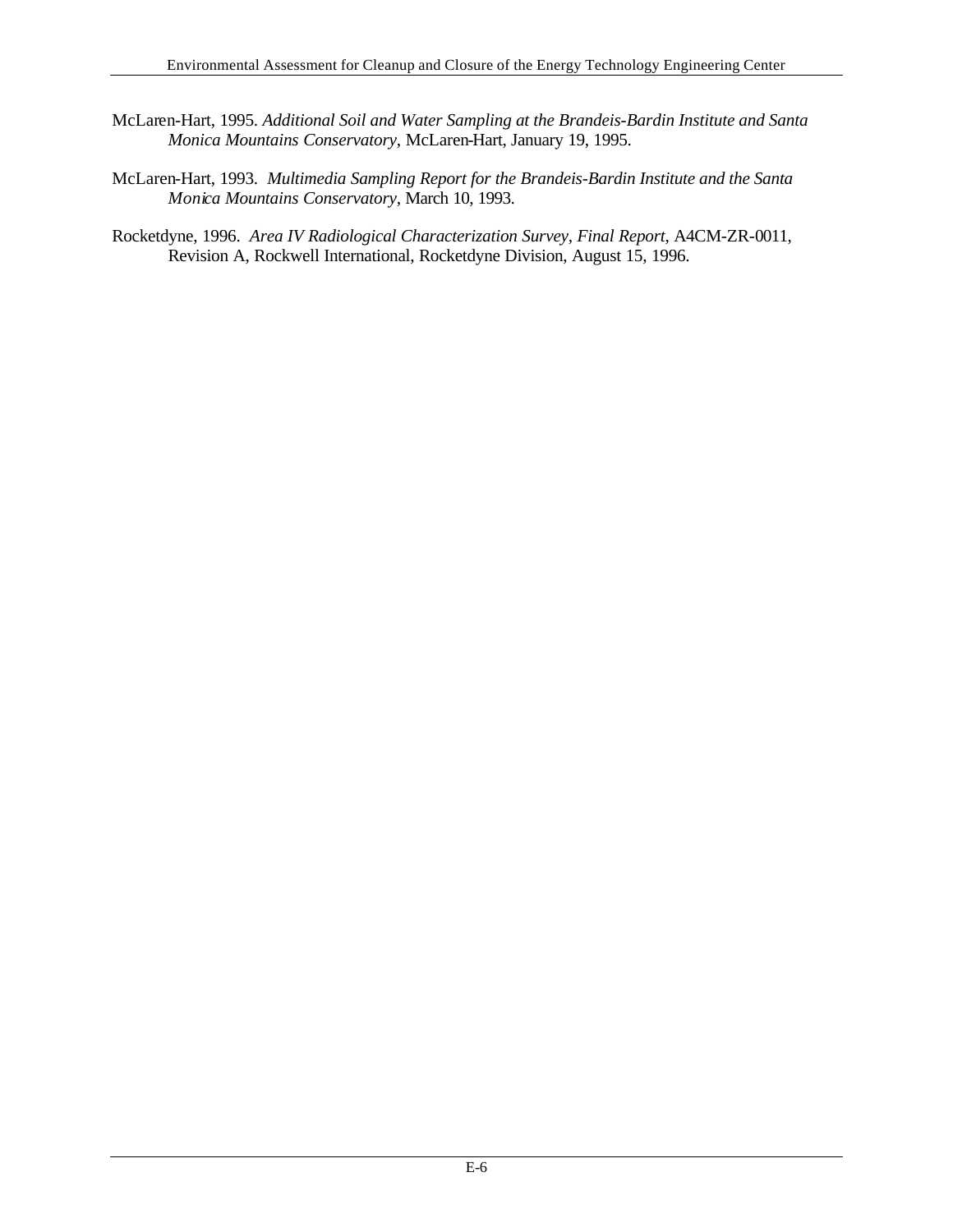| <b>Facility</b><br><b>Number</b> | <b>Facility Title</b>                                           | <b>Rocketdyne Operations</b>       | <b>Verification</b><br><b>Surveys</b> | Rocketdyne       | <b>ORISE</b>             | <b>DHS</b>     | Other                    |
|----------------------------------|-----------------------------------------------------------------|------------------------------------|---------------------------------------|------------------|--------------------------|----------------|--------------------------|
| <b>OCY</b>                       | Old Conservation Yard                                           | D&D and survey complete            | ORISE, DHS                            | 20               | $\mathbf{1}$             | $\star$        |                          |
| <b>RMHF</b>                      | <b>Radioactive Materials</b><br><b>Handling Facility</b>        | Operational                        |                                       | <b>TBD</b>       | <b>TBD</b>               | <b>TBD</b>     |                          |
| 003                              | <b>Engineering Test Building</b>                                | D&D and survey complete            | <b>ANL</b>                            | 15               | $\blacksquare$           | $\blacksquare$ | $9$ (ANL)                |
| 005                              | <b>Uranium Carbide Fuel</b><br>Facility                         | D&D and survey complete            | ORISE, DHS                            | 59               | $\overline{2}$           | $\star$        |                          |
| 009                              | <b>Organic Moderated</b><br>Reactor, Sodium Graphite<br>Reactor | D&D and survey complete            | <b>DHS</b>                            | 199              |                          |                |                          |
| 011                              | <b>Radiation Instrument</b><br><b>Calibration Laboratory</b>    | Survey complete                    | <b>DHS</b>                            |                  | $\overline{\phantom{a}}$ | $\blacksquare$ |                          |
| 010                              | <b>SNAP-8 Experimental</b><br>Reactor                           | D&D and survey complete            | <b>ANL</b>                            | 60               | $\blacksquare$           | $\blacksquare$ | 25 (ANL)                 |
| 012                              | <b>SNAP Critical Facility</b>                                   | D&D and survey complete            | ORISE, DHS                            |                  | $\blacksquare$           | $\blacksquare$ | $\blacksquare$           |
| 17th St.                         | 17th St. Drainage Area                                          | D&D and survey complete            | ORISE, DHS                            | $22 + 24$        | 8                        | $\star$        | $\blacksquare$           |
| 019                              | <b>Flight System Critical</b><br>Assembly                       | D&D and survey complete            | ORISE, DHS                            |                  | $\overline{a}$           | L.             | $\sim$                   |
| 020                              | Hot Lab Bldg.                                                   | D&D and survey complete            | <b>DHS</b>                            | See below        | See below                | See below      | $\blacksquare$           |
| 020                              | Hot Lab Land                                                    | Survey complete                    | ORISE, DHS                            | $85 + 216 + 195$ | $20+10+12$               |                | $\blacksquare$           |
| 023                              | <b>Corrosion Test Loop</b>                                      | D&D and s urvey complete           | ORISE, DHS                            |                  | $\mathbf{r}$             | $\blacksquare$ | $\blacksquare$           |
| 024                              | <b>SNAP Environmental Test</b><br>Facility                      | Operational                        |                                       | <b>TBD</b>       | <b>TBD</b>               | <b>TBD</b>     | $\blacksquare$           |
| 028                              | <b>Shield Test Irradiation</b><br>Reactor                       | D&D and survey complete            | ORISE, DHS                            | $\sim$           | $\sim$                   | $\blacksquare$ |                          |
| 029                              | <b>Radiation Measurement</b><br>Facility                        | D&D and survey complete            | ORISE, DHS                            | 4                | $\overline{a}$           | $\overline{a}$ |                          |
| 030                              | van de Graaf Accelerator                                        | D&D and survey complete            | ORISE, DHS                            | $\blacksquare$   | $\mathbf{r}$             | $\blacksquare$ | $\mathbf{r}$             |
| 055                              | <b>Nuclear Materials</b><br><b>Development Facility</b>         | D&D and survey complete            | ORAU                                  | 36               | 20                       |                |                          |
| 059                              | <b>SNAP Ground Prototype</b><br><b>Test Building</b>            | Phase I D&D and survey<br>complete | ORISE, DHS                            | See below        | See below                | See below      | ä,                       |
| 059                              | 059 Land                                                        |                                    |                                       | <b>TBD</b>       | <b>TBD</b>               | <b>TBD</b>     | $\blacksquare$           |
| 064                              | <b>Fuel Storage Facility</b>                                    | D&D and survey complete            | <b>ORISE, DHS</b>                     | See below        | See below                | See below      | $\overline{\phantom{a}}$ |
| 064SY                            | 064 Side Yard and land                                          | D&D and survey complete            | ORISE, DHS                            | $52 + 136$       | $\overline{21}$          |                |                          |
| 073                              | <b>Kinetic Experiment Water</b><br><b>Boiler</b>                | D&D and survey complete            | <b>ANL</b>                            | 23               |                          | $\blacksquare$ | 124 (ANL)                |
| 093                              | L-85 Reactor                                                    | D&D and survey complete            | <b>ORAU</b>                           | $5 + 12$         | $6\overline{6}$          | $\blacksquare$ |                          |
| 100                              | <b>Fast Critical Experiment</b>                                 | D&D and survey complete            | <b>NRC</b>                            |                  |                          |                |                          |